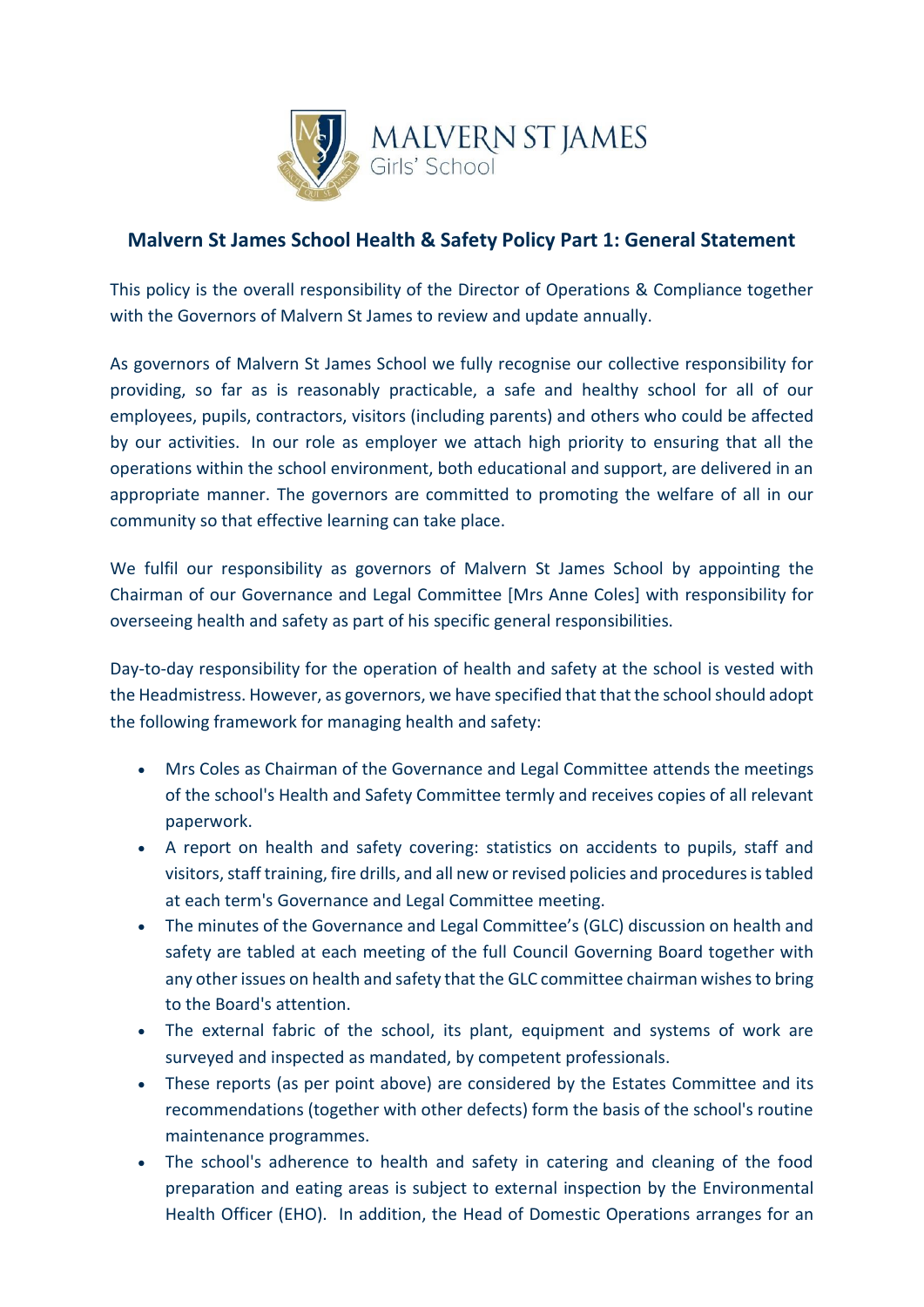independent hygiene and safety audit of food storage, meal preparation and food serving areas three times a year, together with regular external deep cleaning and pest control services, and that the Director of Operations & Compliance reports on all these aspects to the Governance and Legal Committee.

- The school has fire risk assessments, carried out by a competent person which are reviewed every year for progress on completion of items in the action plan, and updated every three years, more frequently if significant changes are made to the interior of buildings or new buildings are bought or added. The Health and Safety Committee should review this risk assessment every time it is amended and then submit a report to our Governance and Legal Committee.
- An external health and safety consultant reviews the overall arrangements for health and safety, including fire safety, the general state of the School, and reports on actions required with recommended timescales. The progress of implementation should be monitored by the Governance and Legal Committee.
- The School has a competent person undertake a risk assessment for legionella, every two years and a monthly water sampling and testing regime in place.
- The School has a comprehensive policy in place for the training and induction of new staff in health and safety related issues which should include basic 'manual handling' and 'working at height training'. Health and safety training that is related to an individual member of staff's functions, such as science technician, will be provided in addition to the 'standard' induction training. First aid training and minibus driver training are provided to any member of the teaching staff who is involved with trips and visits [and to selected members of the non-teaching staff].

All members of staff are responsible for taking reasonable care of their own safety, that of pupils, visitors, temporary staff, volunteers and contractors. They are responsible for cooperating with the Headmistress, Deputy Head, the Director of Operations & Compliance and other members of the Senior Leadership Team ("SLT") in order to enable the governors to comply with health and safety duties. Finally, all members of staff are responsible for reporting any significant risks or issues to the Director of Operations & Compliance.

All employees are briefed on the School's Health & Safety Policy and copies of this statement can be obtained on the School's website and Staff Handbook. They will be advised as and when these are reviewed, added to or modified. Details of the organisation and arrangements for carrying out the policy are to be found in parts two and three of the Health and Safety policy document.